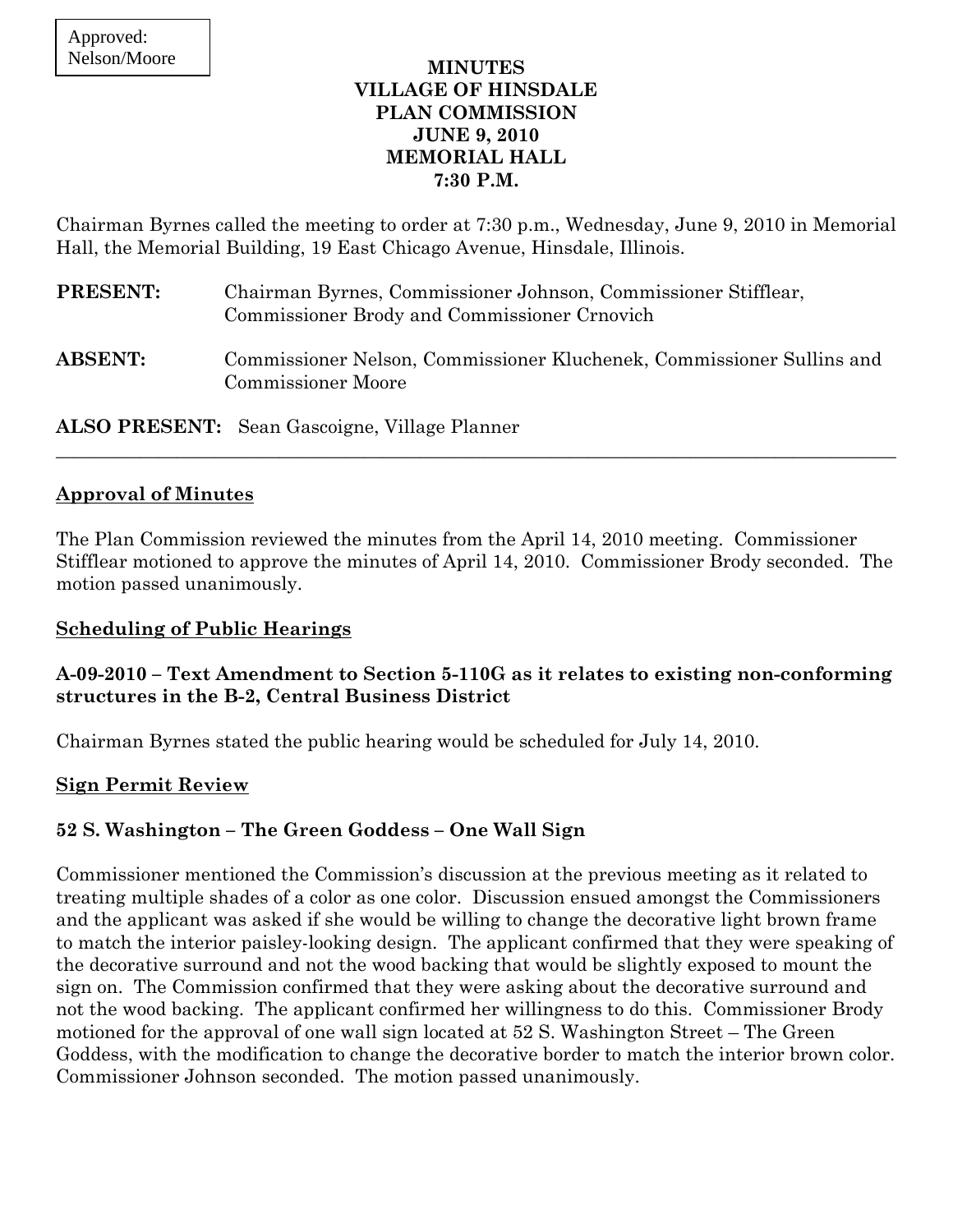### **Plan Commission Minutes June 9, 2010 21 W. First Street – US Bank – Two Wall Signs and One Ground Sign**

The applicant stated that for the purpose of rebranding, US Bank was looking to replace two wall signs and the graphics on one ground sign from Park National Bank to US Bank. Commissioner Brody requested clarification regarding the location of the wall sign. Commissioner Johnson motioned for the approval for the replacement of two wall signs and the lettering on one ground sign at 21 W. First Street – US Bank. Commissioner Crnovich seconded. The motion passed unanimously.

## **Public Hearings A-03-2010 – 11-17 Maple Street – Unitarian Church – Special Use Permit for a Planned Development and Site Plan/Exterior Appearance Approval**

Chairman Byrnes opened the public hearing for case A-03-2010. Charles Fischer RLA, Landscape Architect and member of the Unitarian Church introduced himself as representative for the Unitarian Church and summarized the request and provided illustrations showing the proposed landscape features. General questions were raised in regards to the proposals impact on lot coverage and grade changes. The applicant provided responses which satisfied the Commission.

Chairman Byrnes asked if anyone from the audience would like to comment. Bill Haarlow, identified himself as both a resident of Hinsdale and the Chairman of the Zoning Board of Appeals and that he was here this evening as resident. He expressed concerns with the application and questioned why the applicant was pursuing the request through the Planned Development process. He addressed the applicant's justifications for pursuing the Planned Development including memorializing existing non-conforming conditions and the possibility of future expansion. He indicated his concerns with this and stated that he felt the more appropriate process was to obtain a variation through the Zoning Board of Appeals. At this point he asked if staff or the applicant could explain why the Planned Development route was chosen.

Village Planner Gascoigne indicated that it was the applicant's decision to pursue a Planned Development based on the reasons stated in the staff memo, he provided several examples of existing religious facilities within Hinsdale that were currently Planned Developments and then emphasized that this would not be a carte blanche approval for the church to make any future improvements and indicated that in most cases being a Planned Development could be more strict due to the fact that even the slightest modification required at least Village Board approval, if not require the applicant to return the PC for approval..

Mr. Haarlow indicated that he understood the explanation but was still not in agreement that a Planned Development was the appropriate route at this time and expanded on his reasoning.

Mr. Gascoigne acknowledged Mr. Haarlow's concerns, emphasized differences between a Planned Development and a variation, which included the need to still provide a public benefit, and explained that he was not in a position to answer for the applicant as to why they ultimately chose the Planned Development route other than that they felt it was their best option based on existing conditions and future intentions.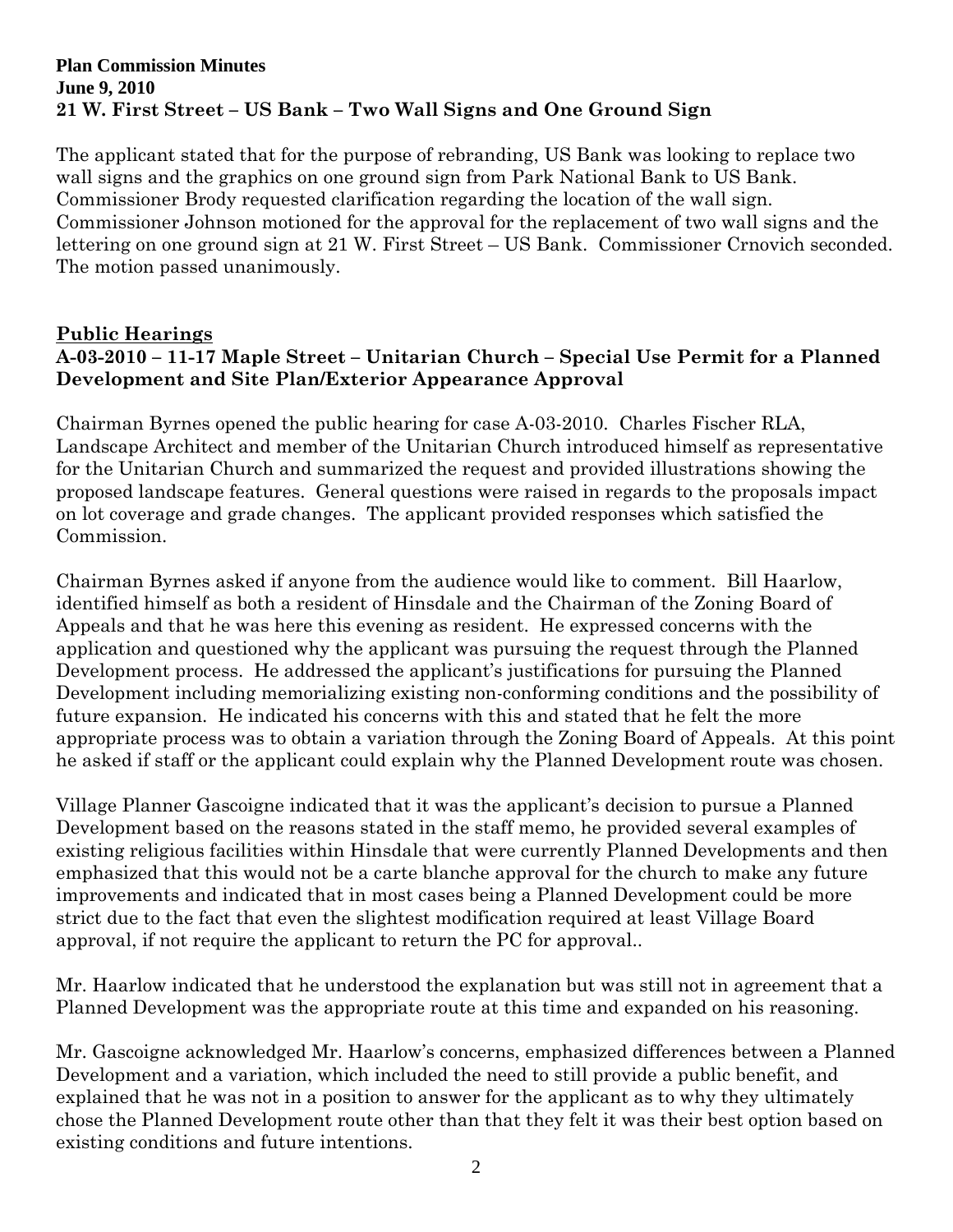#### **Plan Commission Minutes June 9, 2010**

Chairman Byrnes summarized the applicant's request and the discussions that had just taken place. He requested that fellow Commissioners weigh in on the conversation to voice there questions and opinions.

Commissioner Stifflear asked if there was anything in the code that would prohibit the ZBA from granting a variation for this request if they went that route instead of a Planned Development.

Mr. Gascoigne indicated that there was nothing to prohibit them from requesting it however the applicant would have the difficulty of proving hardship and meeting the other variation standards.

Mr. Stifflear indicated that he agreed with Mr. Haarlow and felt that the landscape feature was such a small request compared to the property overall that he felt the Commission makes better decisions when they are looking at things in there entirety rather than piecemealing them.

Chairman Byrnes expressed his interest in having more members present if they were to look at this as a PD. He indicated that he thought everyone was in favor of the landscape feature and that it looked great.

Commissioner Crnovich agreed but was still uneasy with the request for a Planned Development. She asked if there was the possibility of approving the exterior appearance and site plan review and separating it from the PD request.

Mr. Gascoigne indicated that yes they could however ultimately either the PD waiver or a variation would be required to make the location of the landscape feature legal. He then indicated that if it was the applicant's intent to go for the variation, the Plan Commission could either wait for the ZBA's ruling on the variation and they could come back in front of them or proceed with approving the appearance subject to the ZBA granting a variation for the location.

Chairman Byrnes discussed the options and timelines for the different requests with the applicant.

Mr. Fischer expressed concern with proving hardship at the Zoning Board of Appeals and requested further clarification of what their future steps would be in either case.

Mr. Gascoigne reiterated that the applicant could separate the requests and get approved for the exterior appearance/site plan review while pursuing the variation, if that was there intent.

Chairman Byrnes indicated that either way, they would need to approve the exterior appearance and site plan review process and that they were prepared to do that tonight which would allow the applicant to decide whether to pursue a variation or not, before the next meeting.

Mr. Fischer provided some follow-up comments and indicated he would have to take this back to the church to make a final decision.